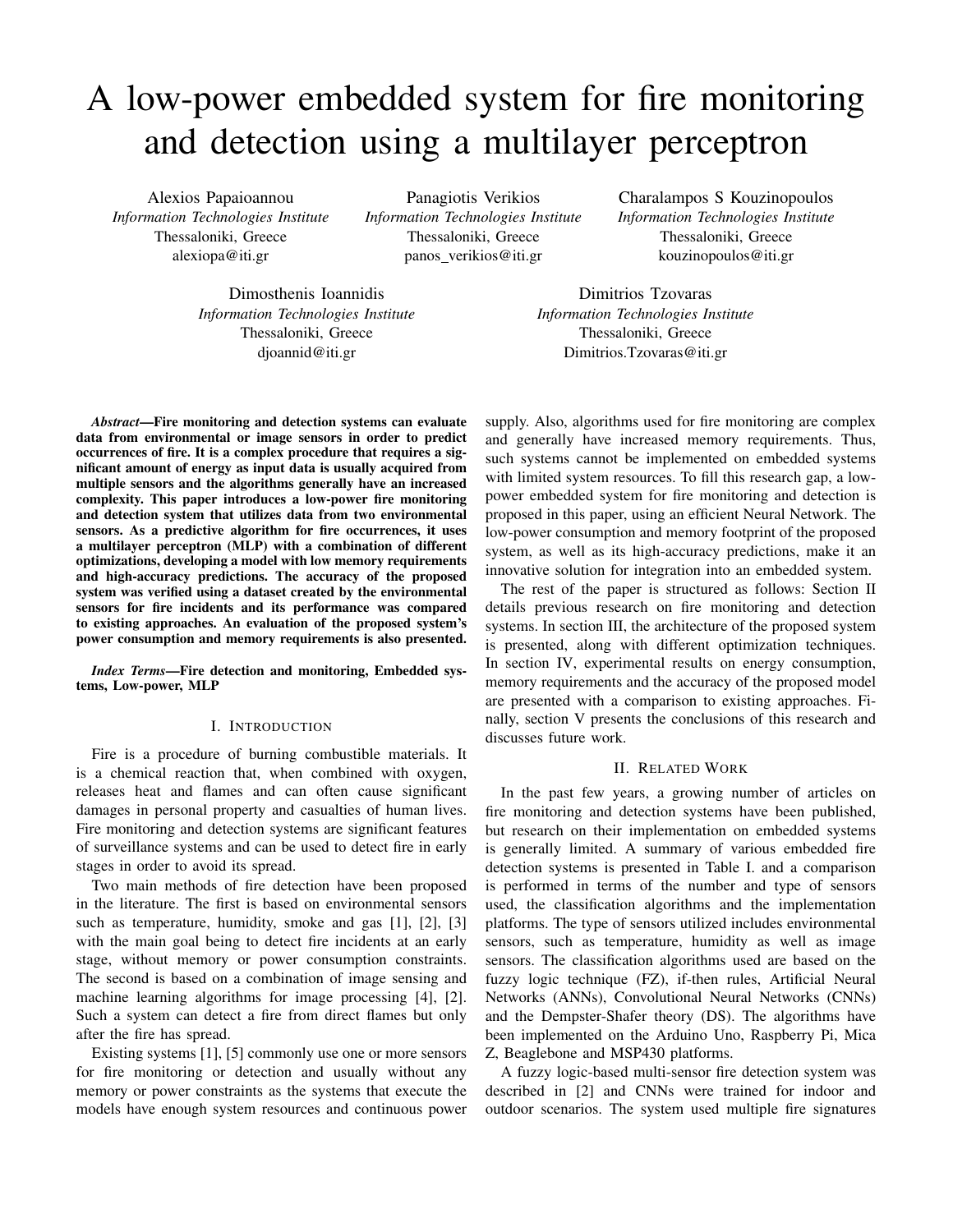including flames, smoke and heat, as well as images from surveillance cameras. It was implemented and tested on a Beaglebone microprocessor, with an accuracy of 94% for the CNNs algorithm and 90% for the FZ algorithm. A system, based on an Arduino Uno, was also designed in [5] based on FZ, to identify the existence of fire. Data was collected from flame, temperature and smoke sensors.

A Wireless Sensor Network (WSN) was implemented in [4] using multiple sensors for indoor fire detection. Smoke, gas, and temperature sensors were used to detect fire on a Raspberry PI. The energy consumption of the deployed sensors was also computed, with a minimum of  $0.5mW$  and a maximum of  $60mW$  per hour reported.

A low-power sensor node for early detection and monitoring of fire was evaluated in [3]. Two algorithms were developed on an MSP430 microcontroller (MCU) using a temperature and humidity sensor. The first algorithm used a comparison method, while the second was based on DS theory. The same algorithms were utilized in [6] on a low-power ATmega1281 processor. The first was based on a threshold method, using temperature, humidity and light sensors. The second used DS with the nodes being equipped with temperature and humidity sensors. A system to detect forest fires was developed in [1], connecting WSN with ANNs. Low-cost sensor nodes, including temperature, light, and smoke sensors were used and the collected data was encoded as an input to ANNs. The accuracy ranged between 87% to 99% for different scenarios, while the power consumption of the system was not reported.

A CNN was used in [7], [8] for fire detection in surveillance videos. Although this work improved the accuracy of fire detection events, a high rate of false warnings was observed. Moreover, the model size was not suitable for limited-memory embedded systems.

TABLE I SUMMARY OF THE STATE OF THE ART

| <b>Papers</b>     | <b>Sensors</b> | Type of sensors | <b>Classification</b> | Implement.    |
|-------------------|----------------|-----------------|-----------------------|---------------|
| $\lceil 1 \rceil$ |                | Env.            | <b>ANN</b>            | Mica Z        |
| $\lceil 2 \rceil$ |                | Env. & Image    | FZ & CNN              | Beaglebone    |
| $[3]$ , $[6]$     |                | Env.            | DS theory             | <b>MSP430</b> |
| [5]               |                | Env.            | FZ.                   | Arduino Uno   |
| [4]               | κ              | Env. & Image    | if-then rules         | Raspberry Pi  |
| Own               | 2              | Env.            | MLP                   | Cortex-M4     |
| work              |                |                 |                       |               |

Previous studies [1], [2], [5], [3] used smoke sensors or a combination of  $CO<sub>2</sub>$ , temperature and humidity sensors to monitor or detect fire, however these are not sufficient factors to predict actual fire incidents as they could generate false warning signals [5]. Approaches, such as in [4], [2], utilized image and environmental sensors for fire prediction without any constraints in memory requirements and power consumption.

# III. SYSTEM ARCHITECTURE

This paper introduces a low-power fire monitoring and detection system using an MLP, compact enough that it can



Fig. 1. The proposed MLP model

be executed on a system with limited memory resources. This section contains details on the proposed MLP model, the hardware and software implementation as well optimizations that can be used to improve the accuracy of the model.

#### *A. Multilayer Perceptron*

ANNs can model complex linear and nonlinear problems and make predictions with a high accuracy [9]. The perceptron [10] is a binary classification algorithm that determines whether inputs belong to a specific event. An MLP is a group of perceptrons that can be represented as layers, able to make predictions for complex problems.

The proposed MLP model consists of five inputs, temperature, humidity,  $eCO<sub>2</sub>$ , TVOC and the output from the previous execution of the MLP model, two hidden layers and an output with binary values, that describe whether a fire incident has been detected. Different approaches with a variable number of hidden layers and units have been evaluated but as the number of layers and units increased, the accuracy remained at the same levels. Thus, two hidden layers are used. The first contained 30 units, while the second 60 units. In both hidden layers, the rectified linear unit was used as an activation function as it had the best convergence performance. For the output layer, the sigmoid function was used as it was a supervised classification problem with only two values, zero for no fire and one for fire. The overall model is illustrated in Fig. 1.

The MLP was trained using the Adam optimizer for 100 epochs with a learning rate of  $5 \times 10^{-4}$  and a batch size of 32 samples. Subsequently, an L2 penalty of 0.05 was applied on all hidden layers for regularization, as well the dropout regularization with a value of 0.4 before the output of the MLP, to improve its accuracy and to avoid over-fitting.

# *B. Implementation*

The proposed model was implemented on a low-power platform that consisted of an STM32L496 MCU and two environmental sensors, BME680 and CCS811. The MCU is based on a high performance ARM Cortex-M4 32-bit RISC core, operating up to  $80MHz$ . Cortex-M4 features a Floatingpoint single-precision unit which supports all ARM single-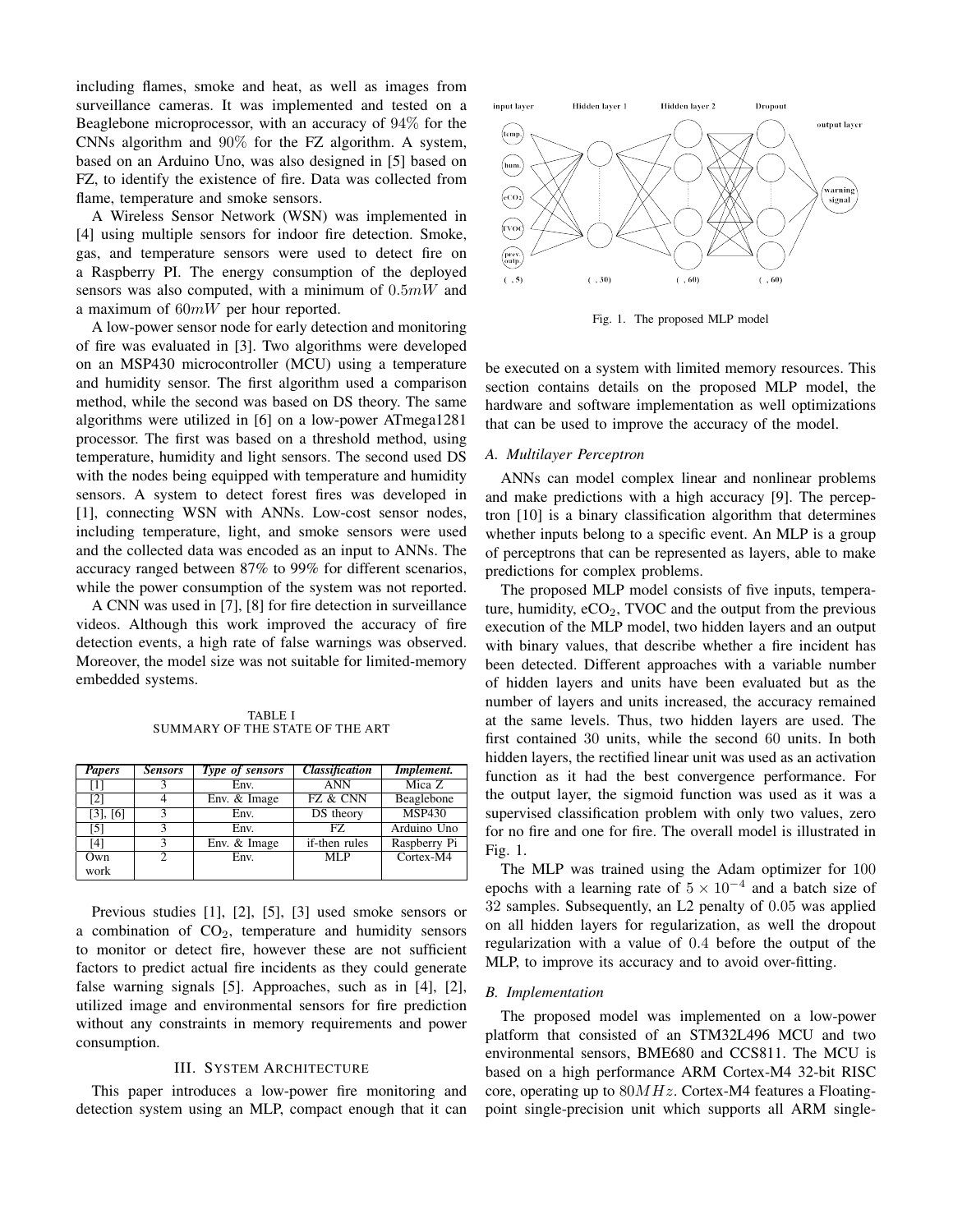

Fig. 2. Accuracy of the model in each timestep

precision data-processing instructions and data types. It also implements a full set of DSP instructions and has  $1Mb$  of Flash memory and  $320Kb$  of SRAM, split between  $256Kb$  of SRAM1 and 64Kb of SRAM2. The two sensors are connected on the same  $I<sup>2</sup>C$  bus. The core includes different low-power modes to reduce power consumption when the MCU does not execute, including sleep mode, low-power run and sleep modes, stop 0, 1 and 2 modes, a standby mode and a shutdown mode [11].

BME680 is a gas sensor measuring relative humidity, barometric pressure, ambient temperature and gas (VOC). In order to reduce the consumption of the sensor, the gas and pressure measurements were deactivated. The current consumption of the sensor for temperature and humidity measurement is  $2.1\mu A$ . CCS811 is a digital ultra-low-power multi-pixel air quality and gas sensor that provides measurements for equivalent calculated carbon-dioxide  $(eCO<sub>2</sub>)$  and Total Volatile Organic Compounds (TVOC). CCS811 supports multiple measurement modes that have been optimized for low-power consumption during an active sensor measurement and idle mode, extending battery life in portable applications. The maximum current consumption of CCS811 is  $30mA$  at  $3.6V$ .

For the experiments of this paper, the two environmental sensors operated on the same 3.3V supply as the MCU. The input data from BME680 was stored as float values while from the CCS811 as unsigned integers. Training a Neural Network involves increased data sizes stored in memory and a processor that can support operations with an increased computational complexity. As the MCU used has limited resources, the training phase could not be performed on it. An external node was used instead. Subsequently, the pre-trained MLP model was converted into highly optimized math C code using the Cube AI library, while the complete model was executed directly on the SRAM of the system.

# *C. Optimizations*

The initial implementation included an MCU that operates always in active mode, environmental sensors that draw raw data every second and a neural network that is executed in the same time interval as well, using as an input the measurements of the two environmental sensors. With this approach, the system consumed  $61.39mW$  on average, with an accuracy of the MLP model of approximately 94.2%. This section describes different optimizations that can be used to reduce the power consumption and improve the accuracy of the model. A significant percentage of the observed speedup for the proposed algorithm is the result of the combination of these techniques.

*1) Chain of MLP models:* To improve the prediction accuracy, a chain of MLP models is proposed that use as a feature the output from the previous state and the measurements of environmental sensors from the current state as well. The process is described by the following equation:

$$
OutMLP_t = MLP(OutMLP_{t-1}, T_t, H_t, (CO_2)_t, TVOC_t),
$$
  

$$
t \ge 1
$$
  
(1)

where  $T$  is the temperature,  $H$  the humidity and  $t$  the number of the previous states or timesteps. The size of the MLP chain depends on the timesteps and is proportional to  $t$ . Fig. 2 describes the relationship of the accuracy to the number of timesteps. Four timesteps have been selected for the proposed system since in that case the highest change of value was achieved in terms of accuracy. As the timesteps increase, the model becomes slightly more accurate but with an increased execution time, as more MLP models are used. Also, using the prediction of the previous state as an input to the next state, could reduce the accuracy of the model, as a prediction error is entered from the previous state. Nonetheless, false prediction from the previous state in combination with data from environmental sensors of the current state do not appear to affect the overall performance of the model. Additionally, and in order to minimize the cost of loop overhead and increase the code efficiency, loop unrolling was applied, in the C code for each timestep of the MLP chain.

*2) Quantization:* Typically, the values of weights of an ANN are stored as 32-bit floating-points. Quantization reduces the number of bits that are used to store the values of weight and activation functions of ANNs, converting the floating point values to fixed-point integers. The operations between weights are faster as the number of bits is smaller but at the expense of the model's accuracy. Thus, there is a tradeoff between the number of bits that represent weights and the accuracy of the model and some information may be lost [12]. A suitable size of a quantized model with a small memory footprint and a good classification performance is 8 bits [13]. This paper also uses a value of 8 bits for quantization, however, experimentation with different quantization sizes can be also performed. To map float values to integers, two parameters are only required. It is defined as:

$$
q_{uint8} = \frac{r_{float32}}{s_{float32}} + z_{uint}
$$
 (2)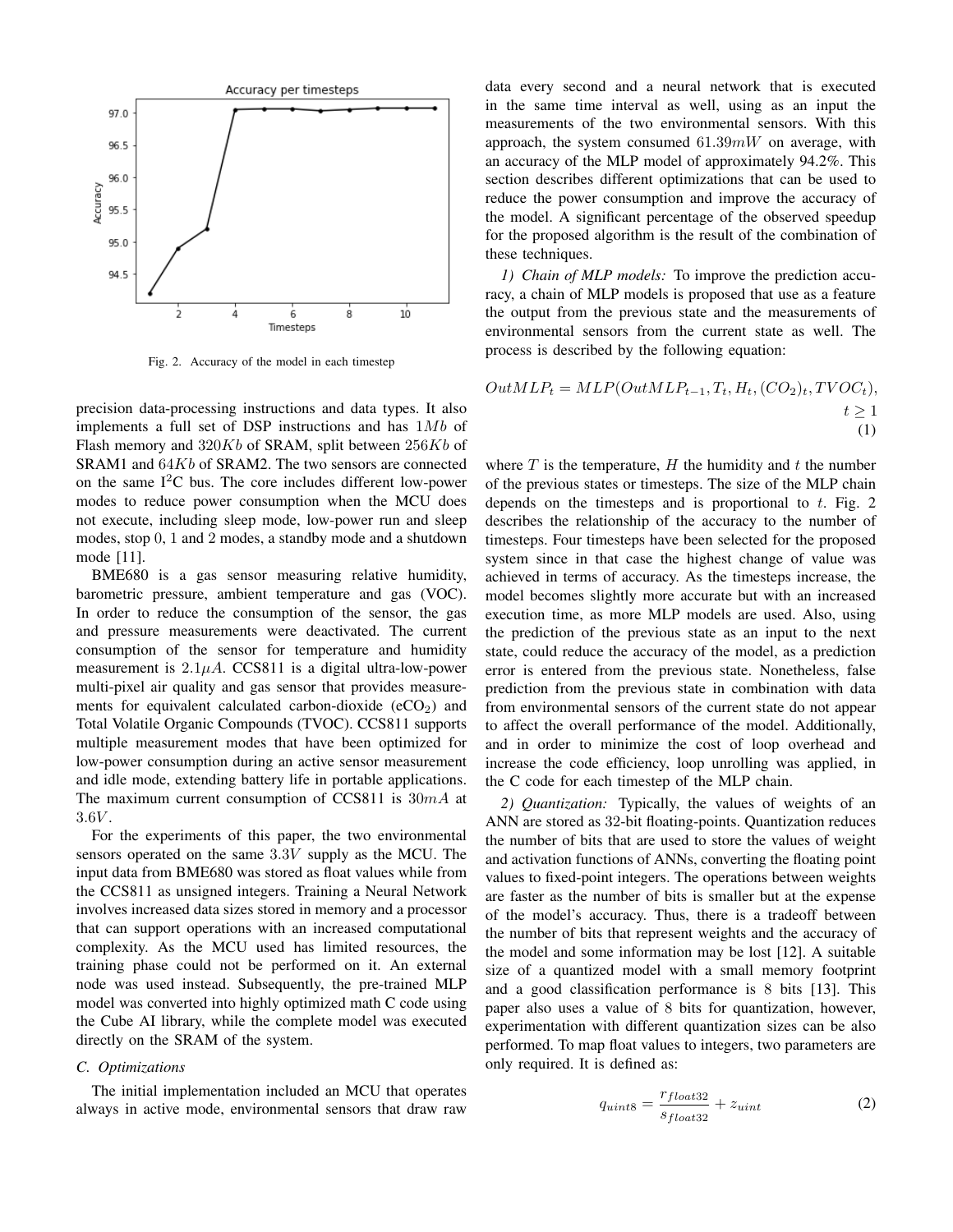where  $q$  is the quantized representation,  $r$  the real value,  $s$  the scale of initial data and z the offset.

*3) CPU-specific optimizations:* The use of hardware interrupts can significantly reduce power consumption. Initially the MCU is kept in sleep mode. When the value of  $eCO<sub>2</sub>$ exceeds a predefined threshold, an interrupt signal is emitted in order to wake up the MCU. The system returns back in sleep mode as soon as the measurement is lower than the threshold. The  $eCO<sub>2</sub>$  concentration is used as a threshold since the first warning signal in the case of fire is usually the presence of smoke and an increase in temperature and TVOC is only observed afterwards. Different experiments were performed to determine the appropriate value of the  $eCO<sub>2</sub>$  threshold. Fig. 3 presents the values of  $eCO<sub>2</sub>$  every 10 seconds for approximately 120 hours of measurements. The dark line describes the scenario where a fire has broken out with a minimum value of  $eCO<sub>2</sub>$  concentration of approximately  $1500 ppm$  on average, while the gray line represents an alternative scenario with a maximum value of  $eCO<sub>2</sub>$  concentration of approximately 700ppm on average. This paper proposes as a threshold the mean value of the average minimum  $eCO<sub>2</sub>$  concentration when a fire has broken out with the average maximum value of  $eCO<sub>2</sub>$ concentration when there is no fire incident. Thus, the selected threshold was  $1100 ppm$ .

For the inactive/sleep period of the MCU, the Stop 2 power-mode of operation has been used in order to achieve the lowest-power consumption while retaining the content of SRAM and registers. In this mode, the current consumption is  $2.57\mu A$ . In run mode, the MCU supports dynamic voltage scaling to optimize power consumption. The voltage from the main regulator that supplies the logic (Vcore) can be adjusted according to the system's operating frequency. The CPU clock of STM32L496 can be executed with a frequency of up to  $80MHz$ , but for the implementation of this paper a frequency of  $4MHz$  was chosen, to reduce the power consumption and minimize latency for accesses to the Flash memory without a significant impact on the execution time of the model.

*4) Memory accesses:* When reading data from the Flash memory, latency can be introduced in the form of wait states, depending on the frequency of the CPU clock and the internal voltage range of the device. In the case of STM32L496, there are no wait states when the CPU clock is executed at up to  $6MHz$  for a supply voltage of 1V. The SRAM1 and SRAM2 areas can both be addressed by the CPU at a maximum clock frequency without a wait state.

The Flash memory interface of STM32L496 includes a 256B data cache memory with 8 cache lines of  $4 \times 64$  bits each. When data is requested by the CPU, frequently used data lines can be stored in the cache in order to accelerate code execution by enabling a data cache enable (DCEN) bit in the Flash access control register. For the proposed model, the output of MLP for each timestep was stored in the cache memory. The use of the cache when there are no wait states for accessing the Flash memory has no effect on the performance of the algorithm. However, according to [14], the cache should lower the power consumption of up to 20%, since accesses to



Fig. 3.  $CO<sub>2</sub>$  concentration and threshold value

the cache needs significantly less current compared to accesses to the Flash memory.

Fig. 4 presents a flow diagram of the proposed algorithm. The process starts by initializing the MCU, restoring the static RAM and initializing the two environmental sensors. After initialization, the gas sensor acquires  $eCO<sub>2</sub>$  concentration measurements every 10sec, the MCU enters sleep mode and the interrupts are enabled. In sleep mode, the main regulator that supplies the core of the MCU is disabled and the Flash memory is powered down while retaining the content of both SRAM and registers. Furthermore, all clocks for the power supply of digital peripherals are stopped and only two lowspeed clocks are running. The system remains in sleep mode with the minimum power consumption until the concentration of  $eCO<sub>2</sub>$  exceeds a set threshold. When that happens, the interrupt from the CCS811 will enable the MCU from sleep mode, while input data for the temperature, humidity,  $eCO<sub>2</sub>$ and TVOC will be available. To detect the abrupt changes in the measurements, the lowest data update rate is chosen for the two sensors. Thus, the sampling rate was changed from 10sec to 330*msec* as the lowest data update rate of BME680 is 330msec. When the system executes the process for fire detection the interrupts are disabled to avoid an unexpected interruption of the program. The execution of the first MLP of the chain uses as input for the variable  $OutMLP_{t-1}$  the default value of zero as no fire has been detected, while the next MLP of the chain uses as an input the output of the previous execution. When a prediction is available, the MCU returns in sleep mode, the sampling rate changes to  $10sec$ while the interrupts are enabled.

#### IV. EVALUATION

This section presents the evaluation methodology, the evaluation metrics, the power consumption as well as the memory requirements of the proposed system. A comparison of the accuracy of the proposed model to existing approaches is also provided.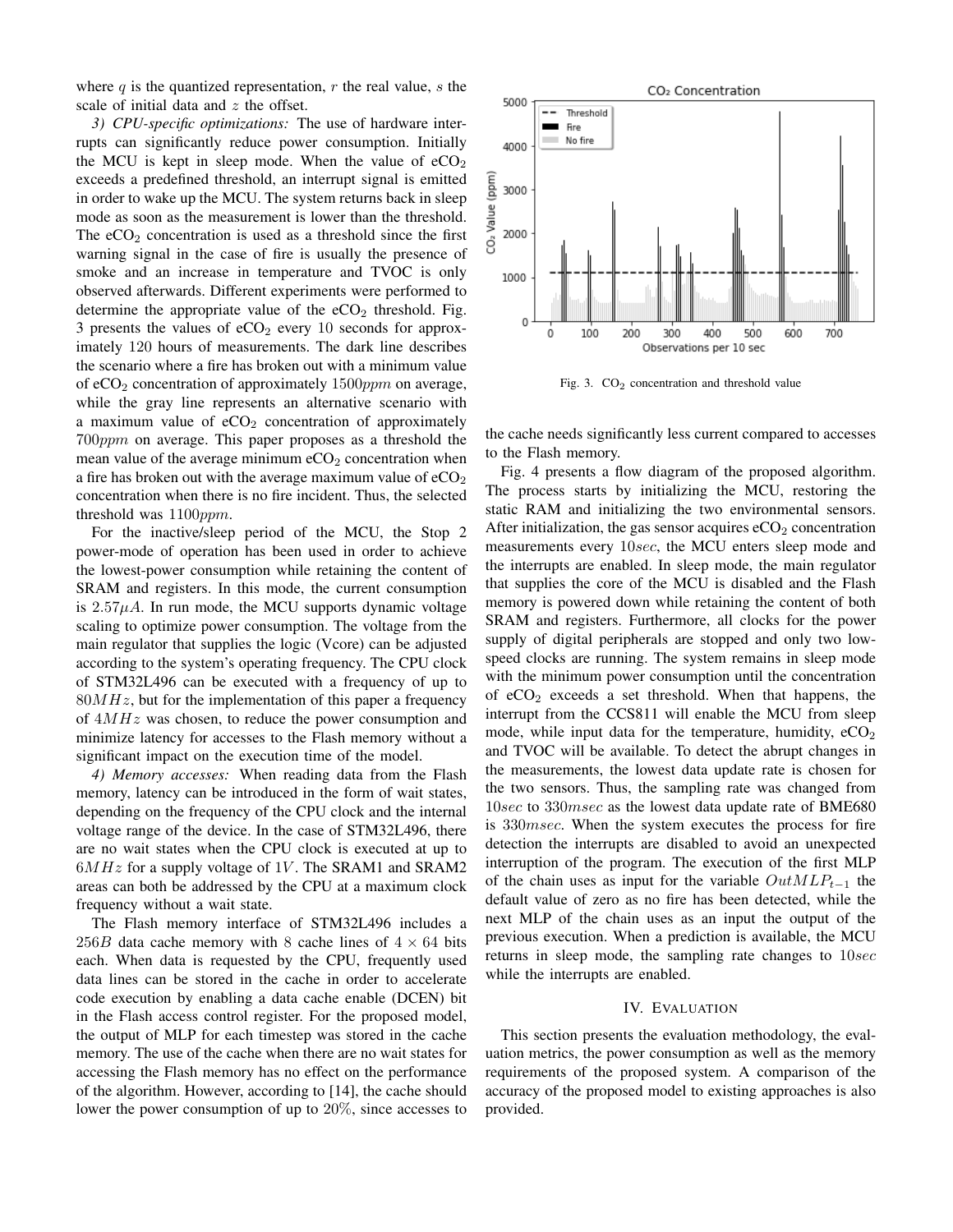

Fig. 4. Flow diagram to handle interrupts and detect fire

#### *A. Methodology*

A set of data has been collected using the two sensors for room environment monitoring. The raw data, that describe the fire and no fire events, was acquired at regular 10-second intervals. The experiments took place in an office with an approximate temperature of  $23^{\circ}$ C and relative humidity of approximately 32%. A minor fire incident was simulated.

In total, 4500 data points have been collected from the temperature, humidity,  $CO<sub>2</sub>$  and TVOC sensors, with a precision of two decimals. Additionally, the dataset was balanced as it contained equal instances from the fire and no fire classes.

As the proposed ANN used a gradient descent method as an optimization technique, the input data had to be scaled. The paper applied a standardization method, shifting the distribution of each attribute to have a mean of 0 and a standard deviation of 1.

## *B. Evaluation Metrics*

For the evaluation phase, the k-fold cross-validation technique was used. K-fold is a resampling procedure which divides the initial dataset into  $k$  sub-samples of equal size at random. A single sub-sample from the  $k$  possible is kept as validation data for testing the model, while the remaining  $k-1$  are used for the training phase. A common choice of k is between 5 and 10. For this paper,  $k = 10$  was used.

To evaluate the performance of the proposed model, an Area Under The Curve (AUC) - Receiver Operating Characteristics (ROC) curve was used. The ROC is represented with a probability curve that plots the false positive rate on the  $X$  axis and the true positive rate on the  $Y$  axis. The AUC measures the ability of a classifier to separate properly the dataset between two classes. Also, it is used as a summary for the ROC curve. The acceptable values are in the range  $[0-1]$  with the value of 1 indicating that the model is a perfect classifier. The accuracy and f1 score, a metric that combines the precision and recall of a classifier into a single metric, are used to compare the

TABLE II COMPARISON OF MODELS IMPLEMENTATION

| <b>Papers</b> | Accuracy | <b>Enviromental Sensors</b>               |
|---------------|----------|-------------------------------------------|
| [4]           | 85%      | temperature, smoke, gas sensor            |
| [2]           | $90\%$   | temperature, flame, smoke sensor          |
| [5]           | 95.3%    | temperature, humidity, flame sensor       |
| Own work      | 97.05%   | temperature, humidity, TVOC, $CO2$ sensor |

proposed model with existing works. Moreover, the sensitivity, a metric that measures the ability of the model to predict true positives of each class, as well as the specificity, a metric that measures the ability of the model to predict true negatives of each class were used for evaluation purposes.

#### *C. Experimental Results*

Fig. 5 presents the AUC - ROC curve of two variations of the proposed method using 4 timesteps. The solid line describes the model variation represented with 32 bits, while the dashed line the model with 8 bits representation. The performance of both variations using the AUC metric was very close, with a small decrease for the model with 8 bits, with values of 0.99 and 0.97 respectively. As expected, the variation with the fewest bits had a lower ability to separate the two classes, but with a smaller size of the weights' file.

Table II shows a comparison between the proposed model and the literature. Different data points were used in the presented implementations from the literature but the comparison made in terms of the effectiveness of the models as well as on the sensors used. The model introduced in this paper, with an 8-bit representation of weights and a k-fold validation, had an accuracy of  $97.05\%$  with an f1 score of  $97\%$ , a sensitivity of 97.1% and a specificity of 96.5%, among the highest between the three presented implementations. The  $f1$ score was affected by an incorrect classification of class 0 values to class 1 (fire occurrences). In these cases, the system was creating false alarms, but this type of error does not have a significant consequence as in the opposite scenario, the non-activation of alarm in case of fire. Subsequently, Fig. 6 illustrates the training and validation average accuracy of the model, using the k-fold cross-validation. As can be seen after epochs 80, a remarkable accuracy has been achieved on both the training and validation dataset. Moreover, as can be seen from Table II, the introduction of the  $eCO<sub>2</sub>$  and TVOC values improved the accuracy of the model compared to the other implementations.

#### *D. Energy and Memory Requirements*

The total power consumption can be defined as the sum of the power expenditure during the active mode, divided into data acquisition and processing, as well as the sleep mode. In active mode, the MCU and the two environmental sensors are switched on, having a power consumption of  $60.8mW$ on average with an energy cost of  $80.5 \, \text{mJ}$ . When the system remains in sleep mode, the MCU operates on  $13.7\mu A$  while the CCS811 sensor consumes only 4.6mA until the value of